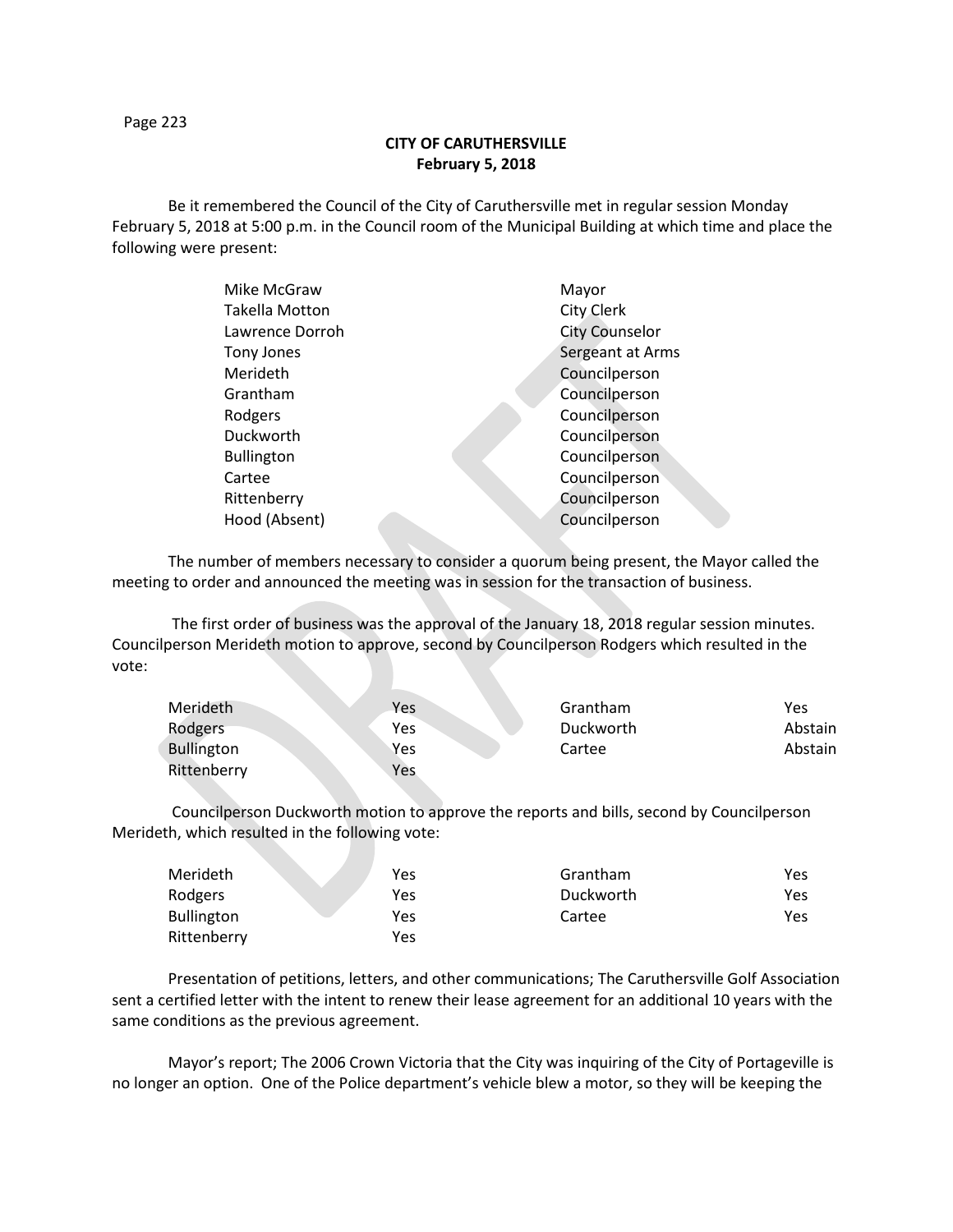Crown Victoria. The State Surplus Property is an option to consider; they have vehicles at a set price that can be chosen from. It was suggested to get a list of cars for sale with a range of mileage and prices, with the higher mileage being an indicator of a lower price as a guide. Terry Rushing will provide the Council with a list of 4 cars to choose from at the next meeting. Mayor McGraw asked Counselor Dorroh about the Carnell property, and Counselor stated that he would be speaking with the Public Administrator in regards to the property. The only easement at this time that's not finished is the one behind O'Reilly's. The easements involving Taven and the car wash have been completed. The original easements were crowded out, and new easements had to be put in for the Marlar project. Republic Services will be working Presidents' Day. Republic has a new truck that will service Caruthersville and Hayti. The truck itself has dual purposes in which it can pick up totes and dumpsters. The engineering study for Mooreland Drive has been completed.

The drainage problem on East 19<sup>th</sup> Street to East 20<sup>th</sup> Street and on Belle Avenue that was voted on at the last meeting as an add on in the amount of \$11,460 need to be revised. Terry Rushing stated that creating a ditch along Walker and putting a drain on Belle would have to be done by a contractor. Rushing proposes by putting in sea grates on  $9<sup>th</sup>$  and Belle in the amount of \$17,035, and cleaning out the culvert which was covered up, at the end of Belle, would help alleviate the drainage problem. Rushing also proposes doing some of the work in house with the savings going towards payment of  $9<sup>th</sup>$ and Belle. Councilperson Rodgers questioned the validity of the drainage proposal giving relief to the problem. Councilperson Bullington asked if what he was proposing going to eliminate the problem. Rushing stated the only way to eliminate the problem would to put in a pit and pump it over to the storm water pump station. Councilperson Cartee made mention that money had been spent before for drainage on Belle and the problem persists. The Council is in agreement for John Chittenden to come and address the Council about the drainage problem rather than throw money at something that may not correct the problem. The Mayor will be calling John Chittenden to come to the February 20, 2018 meeting to talk about what needs to be done to fix the drainage problem.

Janice Ballard with Heart to Heart International is seeking office space, and Mayor McGraw will be assisting her with securing the office space. There will be some jobs that will be created with the endeavor. City Hall will be closed Monday, February 19, 2018 in observance of Presidents' Day, the Council meeting has been moved to Tuesday, February 20, 2018.

Police report; Chief Tony Jones recommended the hiring of Benjamin Gilkey as patrolman at level D; the other candidate that was approved for hiring would be awaiting a year for retesting.

Fire report; Chief Charlie reported the fire calls from January 18, 2018 through February 5, 2018 as follows:  $1/18/18$ ; Gas order on Eastwood,  $1/19/18$ ; Fire alarm sounding due to cooking on West  $12<sup>th</sup>$ St., 1/19/18; Report of a fire In the woods on I55/412, 1/20/18; Medical lift assist called out twice at the River View Apts., 1/21/18; Structure fire with moderate damage to bedroom on Broadway, 1/24/18; Trash pile burning on County Rd. 344, 1/25/18; Fire alarm sounding due to cooking on County Rd. 351, 1/27/18; Structure fire with moderate damage on Truman Blvd., 2/3/18; Structure fire with storage trailer and boat destroyed, 2/5/18; Grass fire out of control on I55. Training for the month of January was practicing with the new MSA self-contained breathing apparatus, with 17 firefighters in attendance. There were 5 fire inspections conducted from January 29, 2018 through February 5, 2018. Approval was asked of the Council for the donation of 2 rural fire subscriptions for the R3 party on February 23, 2018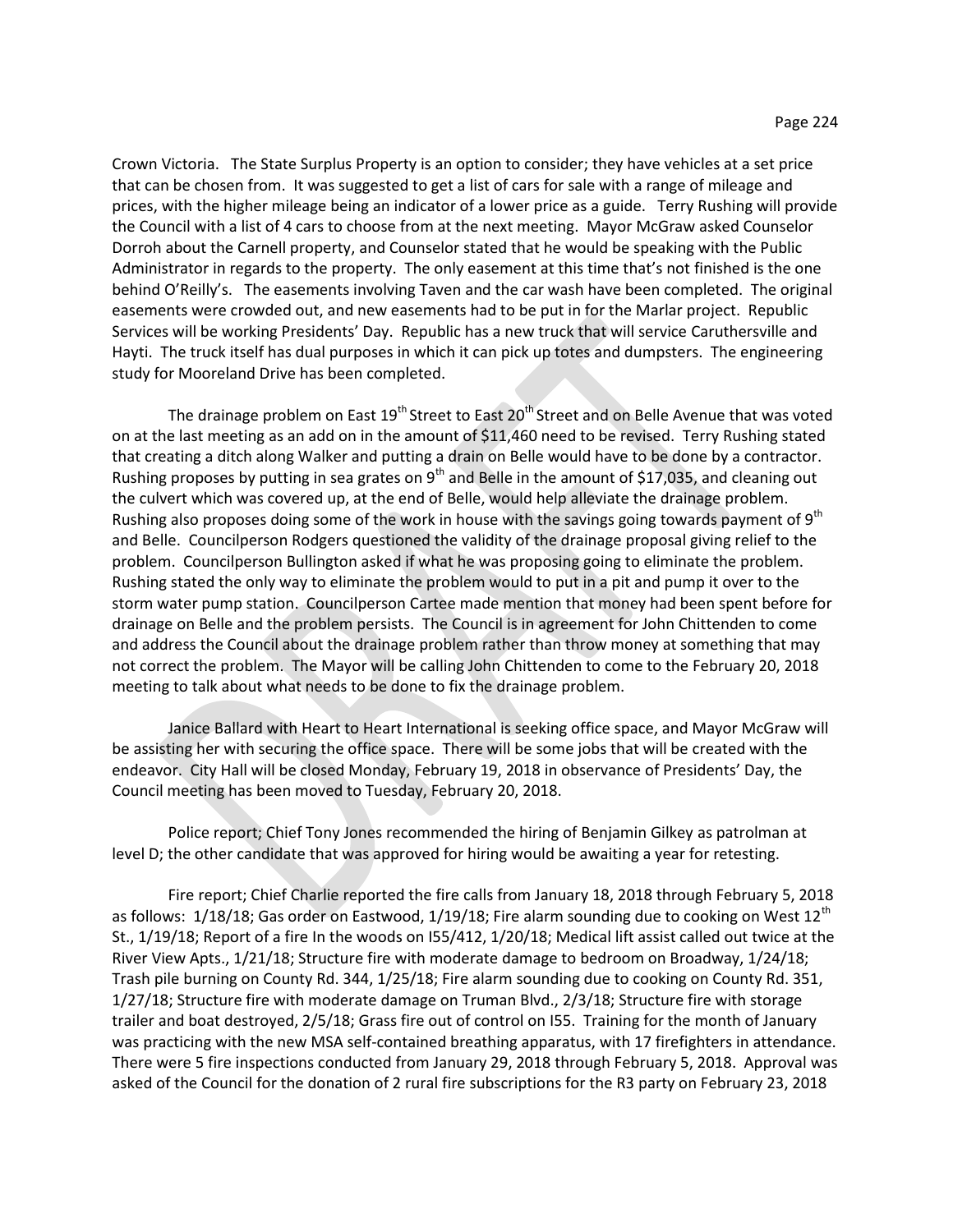## Page 225

valued at \$100 each. Councilperson Duckworth motion for approval, second by Councilperson Grantham, which resulted in the following vote:

| Merideth          | Yes | Grantham  | Yes |
|-------------------|-----|-----------|-----|
| Rodgers           | Yes | Duckworth | Yes |
| <b>Bullington</b> | Yes | Cartee    | Yes |
| Rittenberry       | Yes |           |     |

Code Enforcement; Sonya Fuller reported that she's working on several letters, and that time would be extended to March to abate the nuisance because of the weather conditions. Ms. Fuller stated she would start surveying the later part of March, and then will start working on derelict vehicles. There was a question about whether or not the businesses were being contacted, particularly Churchill, because there was a car on the levy side without tires. Ms. Fuller expressed that she was instructed to leave Churchill alone for a period. Councilperson Bullington responded by saying with Code Enforcement being one of the biggest problems the City is dealing with, and Churchill as one of the properties, that problem areas needed to be addressed no matter who it is, unless there's a good reason.

Budget & Finance; Councilperson Bullington presented the Council and department heads with data that reflected fund balances being over their budgets. For the month of December the General Fund balance was in a deficit of \$7,705.95, which will get back in line in January when more deposits are captured. The loss of revenues and expenditures are concerning, and Councilperson Bullington suggested that an accountant, preferably, Doug McDowell give a more in depth accounting by looking into the City finances. Councilperson Duckworth made motion for McDowell to look more into the financials, second by Councilperson Grantham, which resulted in the following vote:

| Merideth          | Yes. | Grantham  | Yes |
|-------------------|------|-----------|-----|
| Rodgers           | Yes  | Duckworth | Yes |
| <b>Bullington</b> | Yes  | Cartee    | Yes |
| Rittenberry       | Yes  |           |     |

Library report; Teresa Tidwell reported that they are among 9 libraries that have been selected to take part of Edge Cohort, which is a management tool that can be used to align technological services with the needs of the community. With the assessment being used to measure the results, the Library is on target being 200 points above the other libraries in the same category.

Water & Sewer; Paul Shaw reported that the department had worked on a 6 inch water main leak on 3<sup>rd</sup> St. The well line at the Water plant is being completed. Lines were serviced at the Cotton warehouse, Poplar, and Churchill property by the Roundhouse. They also put in boxes at the new Bank of Missouri. Shaw attended a DNR meeting in Jefferson City, and they will be attending a class at the Armory next week for water recertification hours. The department is also working on a compliance permit that is due by 2020 for the Waste Water department. Mayor McGraw inquired about the cyberattack claim, and asked that it be checked on.